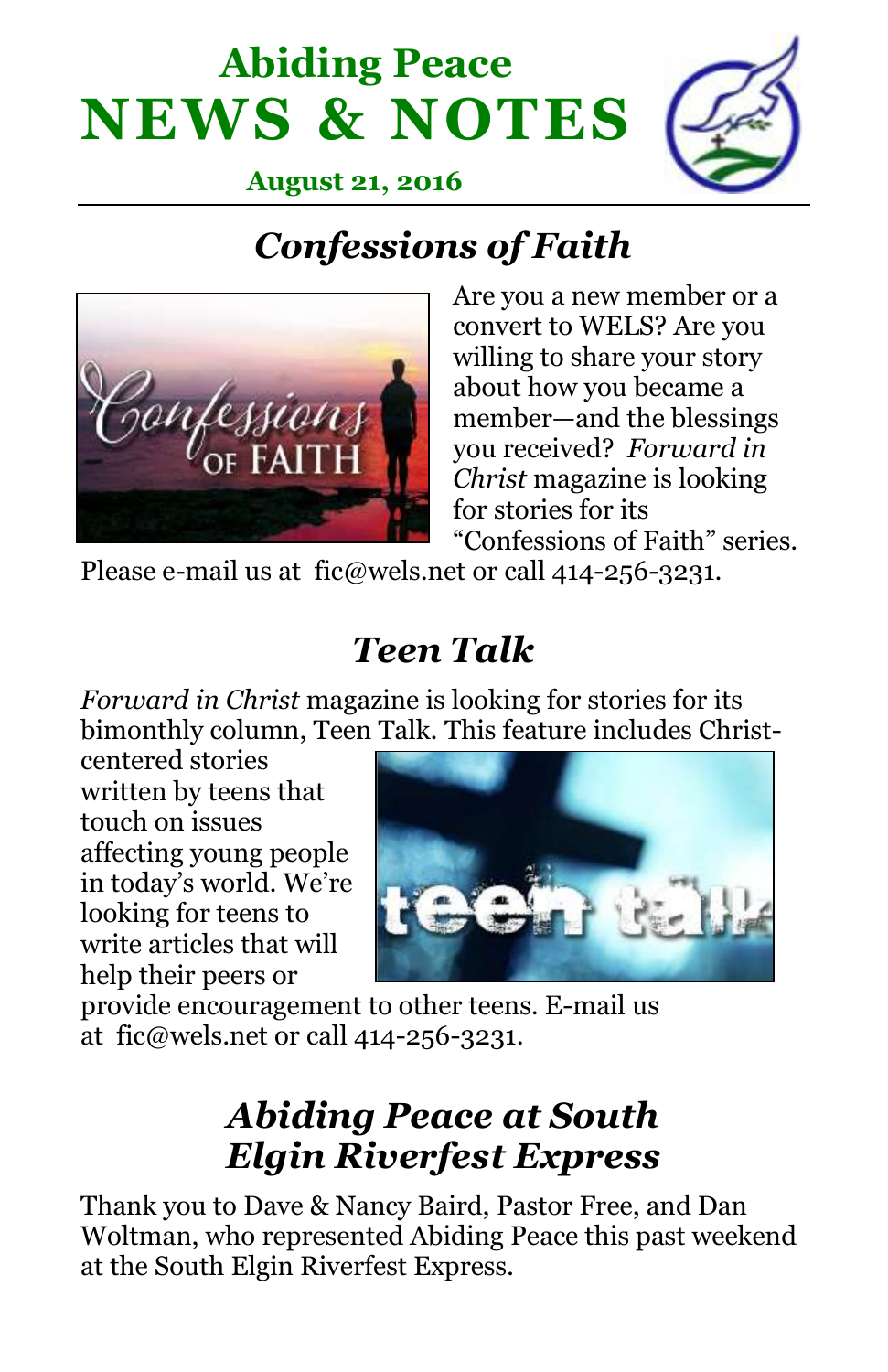#### *LWMS Convention*



**Send One Sister \$400 Stipend Drawing for LWMS 54th Annual Convention June 22 to 25, 2017 Orlando, Florida**

Women who attend Lutheran Women's Missionary Society (LWMS) conventions return to their congregations renewed, refreshed, and ready to serve. Because Chicago Area Circuit members want you to know the joy of serving Jesus through LWMS, they are offering a \$400 stipend to attend the annual convention in Orlando, Florida, June 22 to 25, 2017. **The stipend recipient will be chosen through a drawing at the fall rally on Saturday, October 8, 2016 at Zion Lutheran in Crete, Illinois.** Any woman who is a confirmed member of a congregation in the circuit and who has not received a stipend from the circuit for the last ten years, is eligible to sign up for the drawing. The recipient must be present to be selected. The stipend recipient will be asked to make a brief report at the fall rally in 2017. Contact Chicago Area Circuit Pres. Paula Danekas @630-355-8378 [pkdanekas@comcast.net.](mailto:pkdanekas@comcast.net) More information about LWMS and the convention may be found at [www.lwms.org.](http://www.lwms.org/)

#### *Birthday Greetings*

This week, special birthday greetings are sent to Kay Lindorfer (August 24), Dan Woltman (August 25), Steve DeHaan (August 26).





## *Prayer Requests*

As we pray for one another, please include our member students in your prayers as they begin a new school year.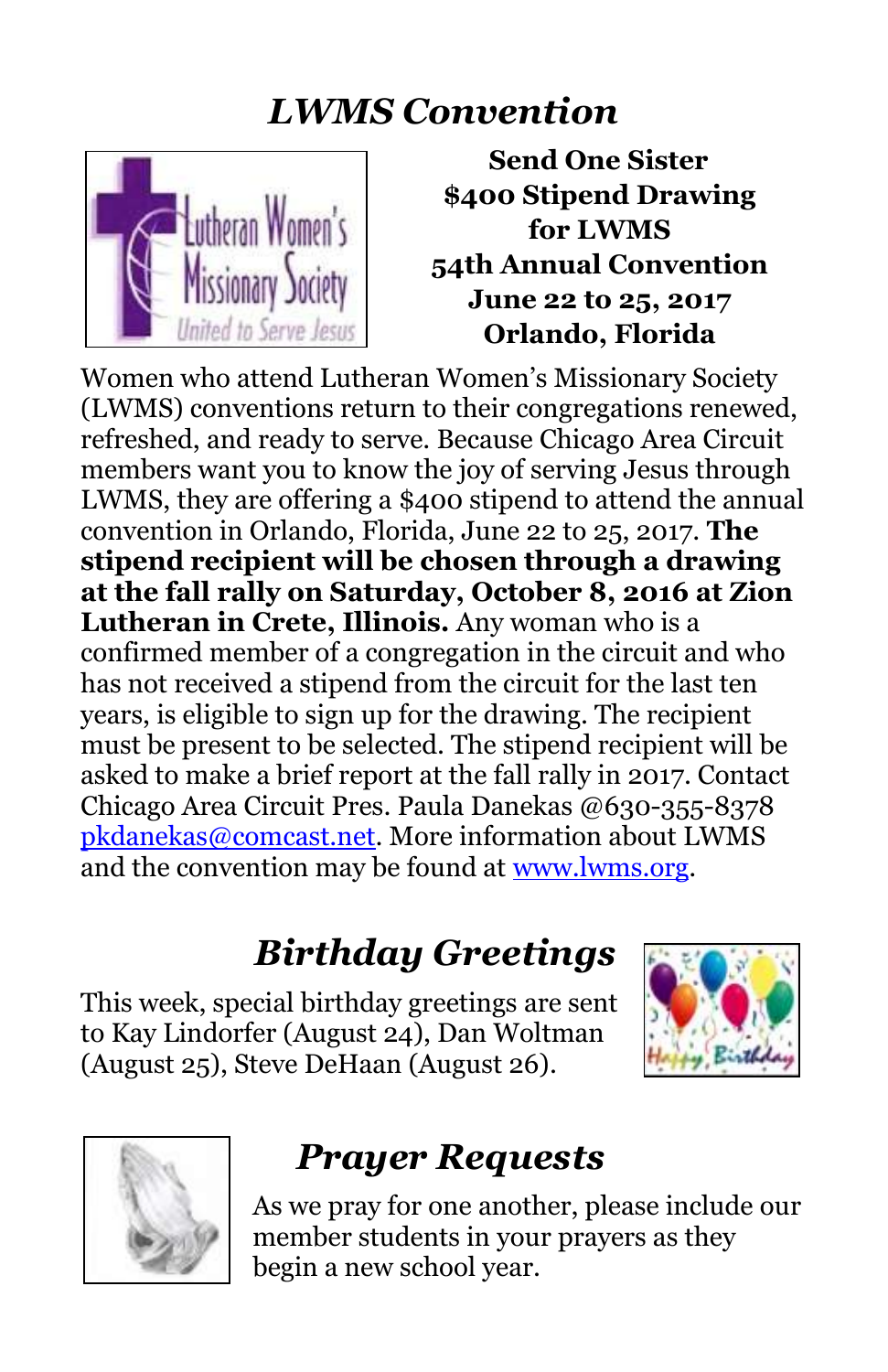## *Schedule Changes are Coming!*

Change of seasons brings other changes as well. We will soon be moving into our fall schedule. Beginning **Sunday, September 11th**, we will worship and study God's Word together at the following times:



|  | Sundays 8:00 a.m. Worship Service  |
|--|------------------------------------|
|  | 9:15 a.m. Sunday School            |
|  | 9:15 a.m. Teen / Adult Bible Study |
|  | 10:30 a.m. Worship Service         |

Abiding Peace offers Sunday School and Teen Bible Study classes for all children age 4 – high school. Music, crafts, and other activities will reinforce each bible lesson.

> All others are invited to join us for an interactive weekly bible study.

**NOTE:** *Sunday, September 4th there will only be one service @ 10:00 a.m.*

## *Church Sign Fund*

We are continuing the process of applying for a variance to be able to have an electronic sign for our church. In the entryway, there is a collection box for donating toward the new sign if you desire to contribute. Thank you for helping maintain our church property!